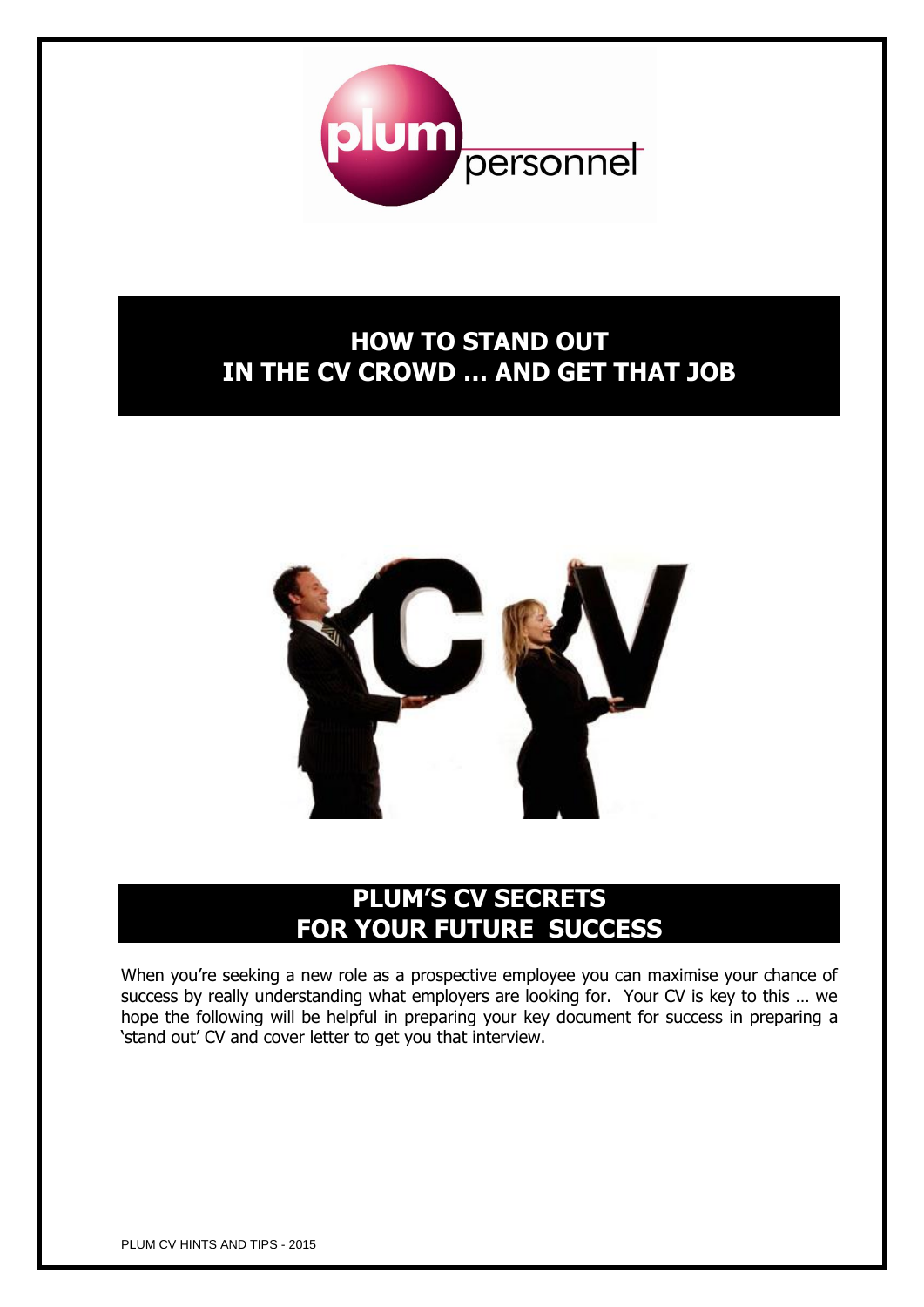## **WHEN LOOKING FOR THAT PERFECT ROLE – YOU MAY LIKE TO CONSIDER …**

 on average **job-seekers send out 25 applications** for every interview gained **and it takes around one month's job search for every £10,000 salary requirement**

 **the average graduate will send out about 70 CVs when looking for their first graduate job.** Of these, the average number of responses will be 7 including 3 to 4 polite rejections and the remainder inviting the graduate to interview or further contact.

 **whilst there's a direct link between the number of CVs sent out and the number of interviews gained:** the more CVs you send out the more interviews you will get – be selective - apply for those roles that are aligned to your experience as …

 **there's also a direct link between the number of CVs sent out for inappropriate roles;** the more you send the more rejections you will receive!

## **FOLLOW OUR 'TOP 10' HINTS FOR GETTING IT RIGHT … TO GET THAT JOB!**

**1.** Keep positive – **employers want enthusiastic people with 'will do' attitudes**

**2.** Demonstrate your personal ROI – return on investment – by showing in your CV ways you have helped companies boost their sales, improved efficiencies or saved money. **Using figures always helps for example 'reduced spend by 25%'.**

**3.** Ensure your CV is free of errors (especially spelling and dates) and to the point … **don't repeat or overemphasise**

**4.** Keep in touch – it's perfectly appropriate and reasonable to **follow up within 7-days of sending your original CV**

**5.** Wherever possible tailor your CV to the role emphasising the skills, talents and experience specific to the role – employers are always looking for a 'close match'

**6.** Specialise – look for the types of industries, sectors and professions that are hiring and **network both face to face and on-line**

**7.** Assess what qualities you have and what **type of career you are best suited to**

### **8.** Be aspirational and ambitious but be realistic. **Over 95% of applicants apply for roles (and pay) that are inappropriate to their experience**

**9.** Consider temporary and interim opportunities to get 'your foot in the door' and prove your worth to an organisation

**10.** Never lie or over-sell yourself on your CV and **know your CV inside out**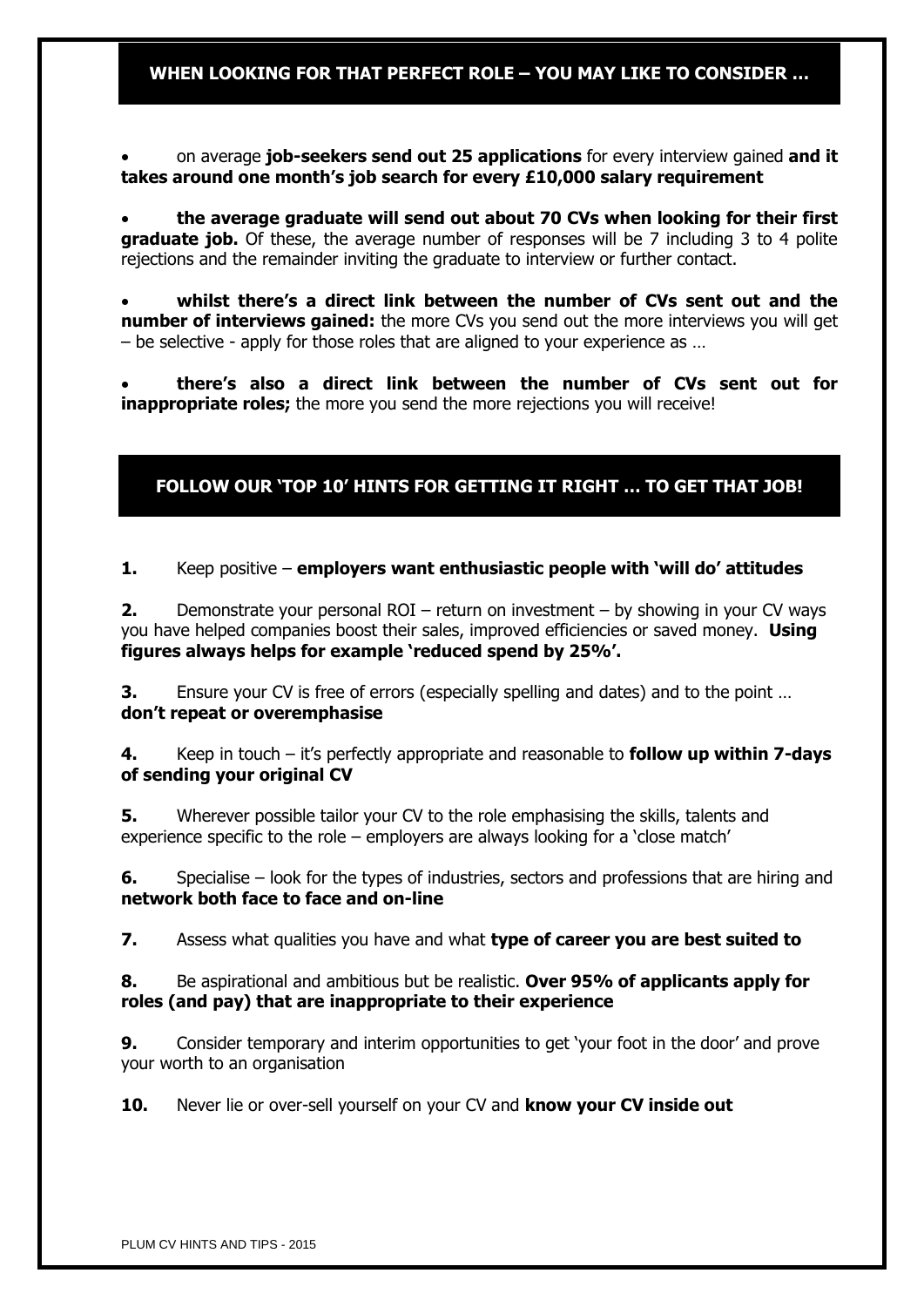## **THE PERFECT COVER**



**Applicants who include a covering letter are 10% more likely to get a reply**

**Open with context** – what role are you interested in? Focus on how you can help the employer, what's in it for them? What can you bring to the table?

 **Address your letter to a person** and not 'to whom it may concern'. Make the effort to find out who will be reading it. 60% of CVs are mailed to the wrong person: usually the managing director. Applicants who addressed their application to the correctly named (and spelled) person were 15% more likely to get a letter of acknowledgement and 5% more likely to get an interview.

**Target the role you are applying for** and don't make the cover letter too generic. Each letter you write should be specific to that company.

**Sell yourself** without coming across as arrogant.

 **Close with a call to action** and let them know when you intend to follow up with a phone call.

 **End** your cover letter with your contact information – and remember to use a 'sensible' and professional email address!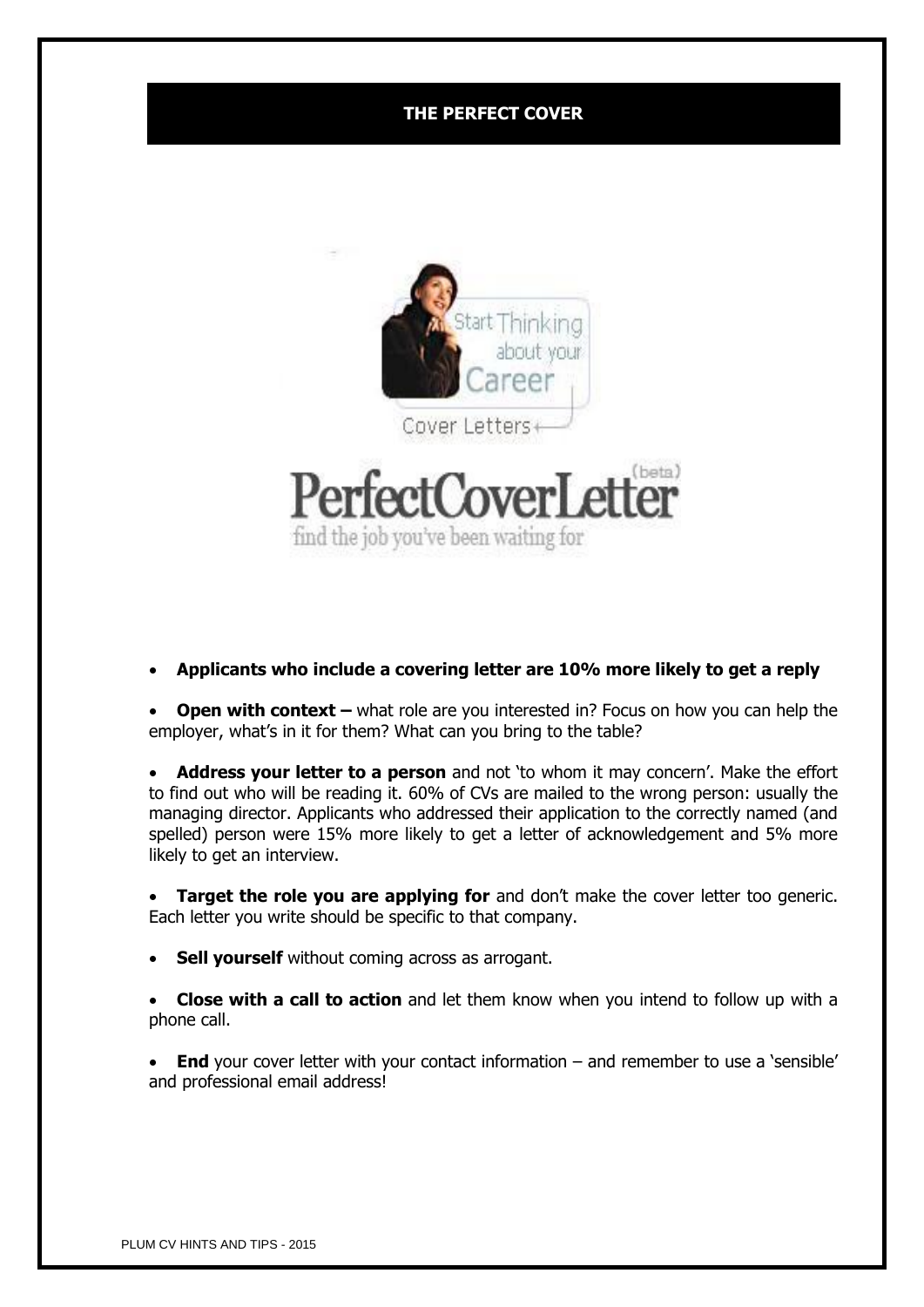#### **POSITIVE/ACTION WORDS TO USE**

Consider the following words when preparing your CV or completing your application. They will help you to make a positive favourable impression on the potential employer.

> Achieved **Efficient** Efficient **Processed** Administered Engineered **Engineered** Productive<br>
> Analysed **Established** Proficient Analysed Established Proficient Capable **Experienced** Capable **Capable** Capable Competent Cuided Repaired<br>
> Communicated Implemented Resourceful Communicated Consistent Improved Sold Controlled Initiated Specialised Co-ordinated Led<br>Created Managed Designed Monitored Supervised Developed Crganised Trained<br>
> Directed Participated Versatile Directed Participated<br>
> Positive Positive<br>
> Positive **Effective**

Expanded

Successful Wide background

## **EXPANDING YOUR LIST OF PERSONAL SKILLS**

Advising individuals Operating equipment Arranging social events Organising people and work Calculating numerical data Persuading others Checking for accuracy Planning agendas Classifying records Preparing charts or diagrams Coaching individuals Programming microcomputers Mediating between people Motivating others

> Compiling figures Promoting events Constructing buildings Protecting property Handling customer complaints Setting up demonstrations Inspecting Speaking in public Interpreting data Supervising staff Interviewing people **Teaching** Managing staff Maintaining records

> > Co-ordinating events Raising funds Correspondence with customers Recording data Counselling people Repairing mechanical equipment Delegating responsibility Reviewing Dispensing information Running meetings Drafting reports Selling products Editing documents Serving the public

PLUM CV HINTS AND TIPS - 2015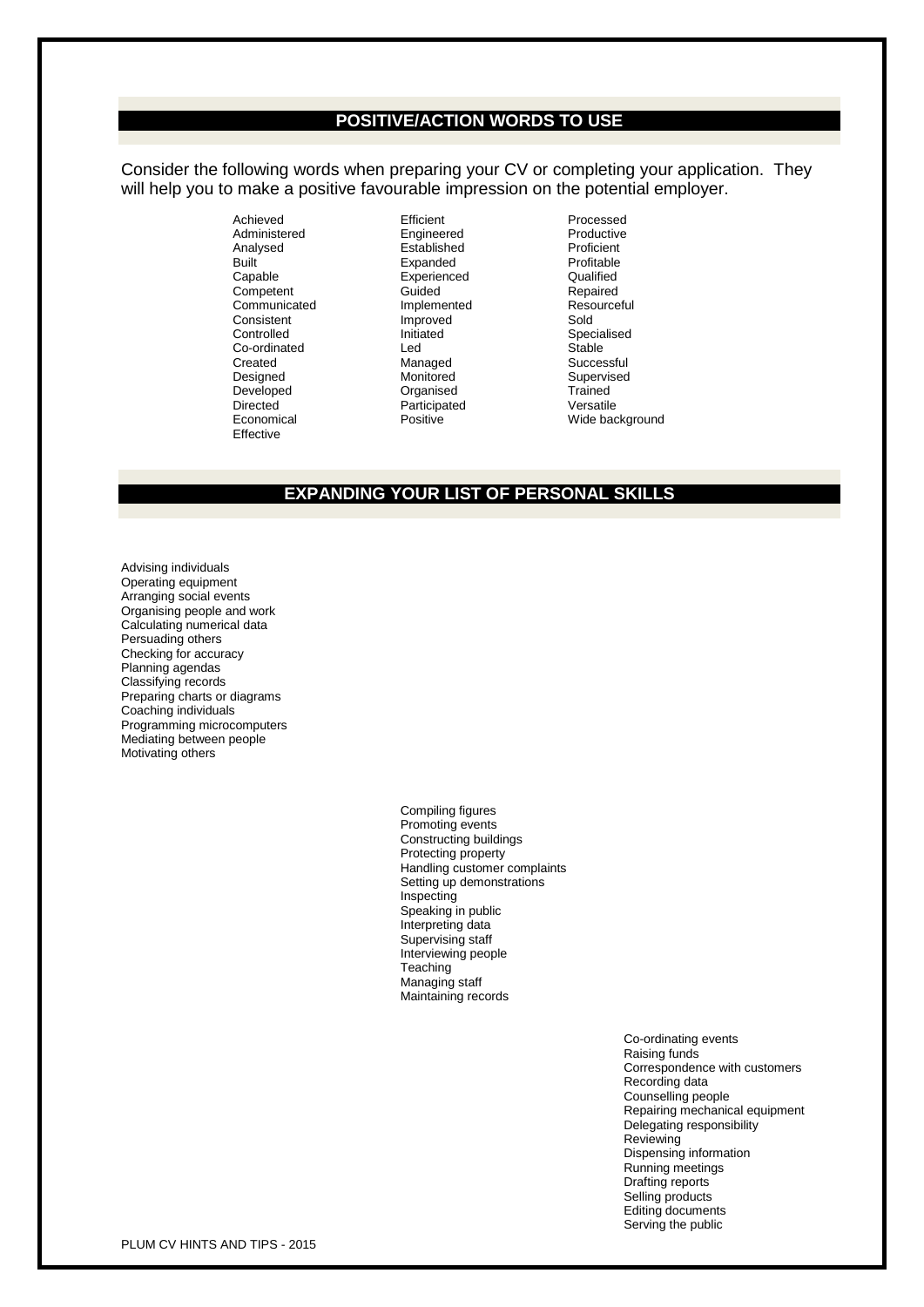|                                                                                                                                                                                                                                                          | <b>SAMPLE CURRICULUM VITAE</b>                                                                                                                                                                                                                                                                                                                                                                                                                                                                                                                                                                                                                                                                                                                                                                                                            |
|----------------------------------------------------------------------------------------------------------------------------------------------------------------------------------------------------------------------------------------------------------|-------------------------------------------------------------------------------------------------------------------------------------------------------------------------------------------------------------------------------------------------------------------------------------------------------------------------------------------------------------------------------------------------------------------------------------------------------------------------------------------------------------------------------------------------------------------------------------------------------------------------------------------------------------------------------------------------------------------------------------------------------------------------------------------------------------------------------------------|
| Heading:<br>Don't head your<br>document with<br>'curriculum vitae' –<br>it's a waste of space                                                                                                                                                            | Age: Don't include your age; you do not now need<br>to include your date of birth either. Similarly your<br>marital status, appearance (photo) and whether<br>you have children have no effect on your ability to<br>do the job - leave them out<br><b>CÚRRICULUM VITAE</b>                                                                                                                                                                                                                                                                                                                                                                                                                                                                                                                                                               |
| Profile:<br>Experts claim a<br>'Mission<br>Statement'<br>outlining skills,<br>qualities and<br>goals is<br>essential                                                                                                                                     | <b>JOSEPH BLOGGS</b><br>V<br>Email:<br>Make sure you<br>25 May 1988<br><b>Address</b><br>699 Warwick Road Date of birth<br>give a neutral,<br>Tel:<br>0121 705 8157<br>Email<br>sensible address<br><sup>……</sup> ;≫Personal profile<br>This is where you can describe yourself – your greatest strengths and attributes, your key<br>achievements to date and ambitions for the future.<br><b>Experience</b>                                                                                                                                                                                                                                                                                                                                                                                                                             |
| <b>Format:</b><br>For easy reading,<br>box off experience,<br>and<br>education<br>details.<br>personal<br>Bullet points are a<br>good visual tool                                                                                                        | Tone of voice:<br><b>Arbor Services, Solihull</b><br>Feb 2009 - Present<br>To describe your<br><─────────────────<br>work experience,<br><b>Office Manager</b><br>sentences<br>start<br>$\Longrightarrow$<br>with<br>an active,<br>Managed a team of 12 support staff<br>descriptive<br>or<br>Implemented training course for new recruits<br>$\bullet$<br>impressive verb<br>Reduced costs by 20% over 2 years<br>$\bullet$<br>Took part in 'Process Improvement Initiative'<br>$\bullet$<br>Responsible for approving all outbound communications                                                                                                                                                                                                                                                                                       |
| Career:<br>If you have<br>moved jobs a<br>lot, group<br>them under<br>year, industry<br>or type, such<br>as 'work<br>experience'<br><b>or</b><br>financial/ser<br>vices sector'.<br>Still list<br>companies<br>and your<br>roles, but the<br>wording can | Apr 2006 - Jan 2009<br>Fergus and Bards Ltd, Coventry<br><b>Experience:</b><br>Administrator<br>Edit ruthlessly, listing your most<br>recent job first. Since this will<br>Maintained accurate company database<br>≪………………………<br>٠<br>probably be the one that determines<br>Dealt with all incoming queries by telephone<br>$\bullet$<br>whether you get the job, describe it<br>Provided excellent Customer Service in handling escalated problems<br>$\bullet$<br>in detail<br>Produced regular mailshots for the Sales Director<br>$\bullet$<br>Raised all outgoing invoices<br>$\bullet$<br>Filing, photocopying and faxing<br>Oct 2005 - Mar 2006<br><b>Wallace and Gromit</b><br><b>Office Junior</b><br>Inputting customer details on to database<br>Stationery stock control<br>Filing, faxing and photocopying<br><b>Skills</b> |
| be shorter or<br>more general<br>Interests:<br>Opinions vary, but<br>most employers<br>are not interested<br>in hobbies-<br>however it could<br>show<br>teamworkskills                                                                                   | Microsoft Word, Excel and Outlook<br><b>Education:</b><br>Copy typing<br>This is relevant in your<br>twenties but less so later,<br><b>Education and qualifications</b><br>so be brief<br>1999 - 2005<br>Oak Ridge Comprehensive School,<br>Walsall<br>Referees:<br>6 GCSEs - English, Mathematics, French, Art, Biology, Science<br>Make sure you ask<br>Interests Running, gardening, swimming<br>their permission and<br><br>always assume that<br><b>References</b><br>Mr Alan Ball, Chairman, Wallisons, 123 High Street, Walsall<br>references will be<br>Mr James Chamberlain, Arbor Services, Solihull<br>followed up                                                                                                                                                                                                             |

#### **OTHER THINGS TO THINK ABOUT**

**KEEP IT CONCISE:** Your CV is ideally one page long but no more than 2. Edit your experience to the most relevant and impressive **THE LOOK:** 

- A classic serif typeface such as Times suits an application to a traditional-style employer, but won't win you points for imagination. A sans sheriff font (a typeface without small lines or wiggles at the end of each character), such as Century Gothic, is suited to more creative jobs. Calibri and Tahoma are ideal for a contemporary look.
- CVs are sometimes scanned by computers searching for key words. They won't have all fonts loaded, so if you stray from the common ones, your CV might not scan properly.
- Keep words in a 10 or 11 point size and written in black. Also use good-quality paper your CV may be handled by several people and you want it to stay smart, a slightly creamy paper will stand out tastefully.
- If you are seeking an artistic / design role your CV should demonstrate this without being 'over the top'

**THE CONTENT:** Tailoring your CV to a specific job is advisable as long as it doesn't seem too laboured. Given that many roles are multi-faceted, it is not disingenuous to play up relevant strengths, even if they don't seem like a perfect fit